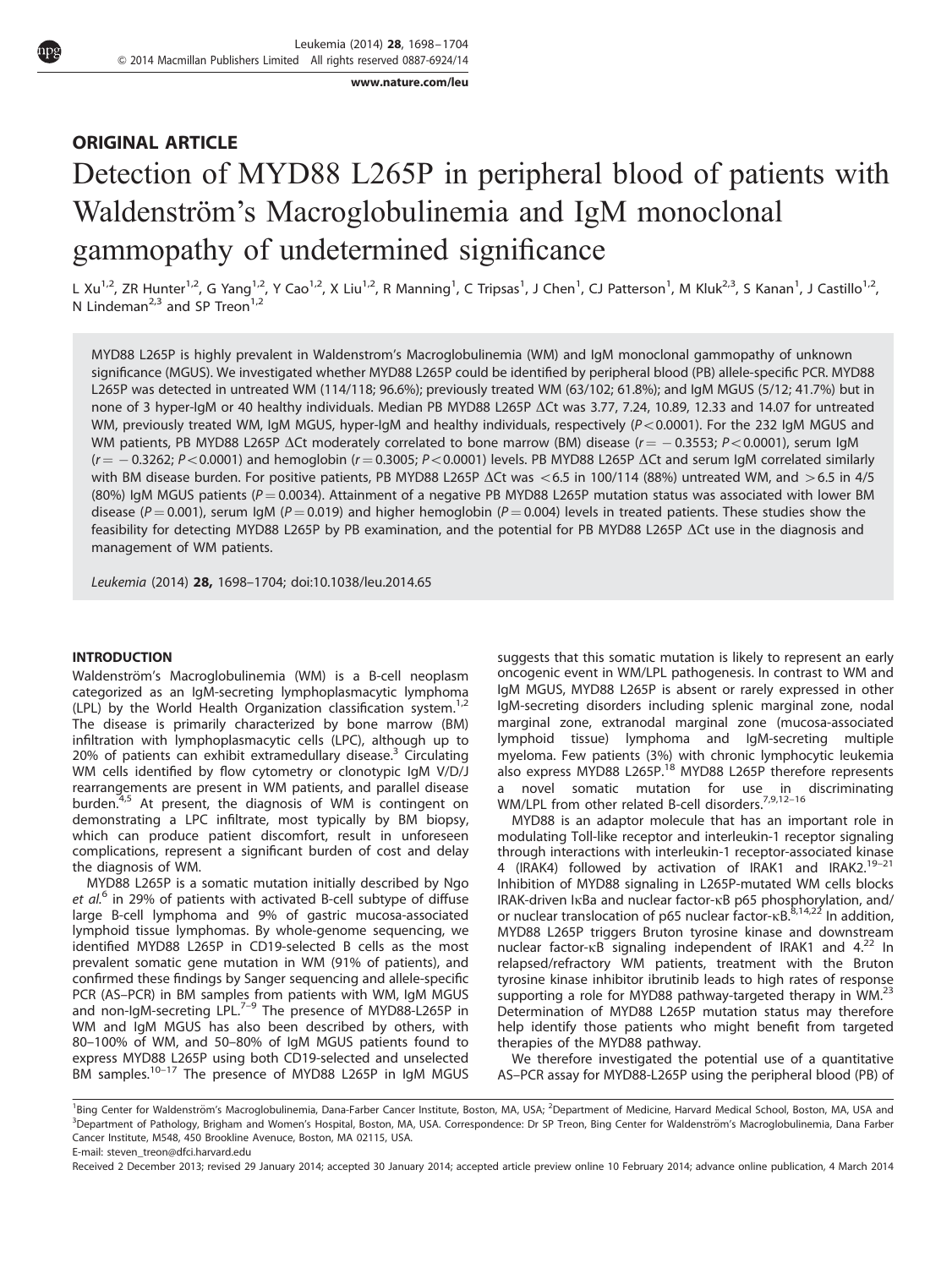

patients with WM. As part of these efforts, we also examined paired PB and BM samples from previously untreated WM patients with smoldering and symptomatic disease, previously treated WM patients as well as individuals with IgM MGUS. AS–PCR was used in both unselected and CD19-selected PB samples using an AS–PCR assay for MYD88 L265P that we previously validated against a large cohort of healthy donors and WM patients.<sup>[9](#page-5-0)</sup> The results of this study support the feasibility for using an AS–PCR assay for MYD88-L265P detection by PB examination, thereby providing a convenient, less invasive and potentially less costly method to support the diagnosis of WM and IgM MGUS.

## MATERIALS AND METHODS

PB was collected from 220 patients with WM, including 118 untreated patients with smoldering ( $n = 51$ ) and symptomatic ( $n = 67$ ) disease; 102 with previously treated disease, 12 individuals with IgM MGUS, 3 with polyclonal hyper-IgM, 1 with IgG LPL and 40 healthy donors. WM and IgM MGUS patients met consensus criteria for diagnosis and symptomatic<br>MGUS patients met consensus criteria for initiation of therapy<sup>1,24</sup> Among patients met consensus criteria for initiation of therapy.<sup>[1,24](#page-5-0)</sup> Among untreated WM patients, 88 had unselected PB mononuclear cells that were used in initial studies aimed at determining the sensitivity and specificity of PB MYD88 L265P testing in unselected PB mononuclear cells. Subsequently, we used PB CD19-selected tissues from both PB and BM samples. For these experiments, samples were obtained from 61 untreated WM patients that included 13 and 48 patients with smoldering and symptomatic disease, respectively, as well as 66 previously treated WM and 12 IgM MGUS patients (Figure 1). The clinical characteristics for all WM and IgM MGUS patients, and those with paired CD19-selected PB and BM samples are provided in [Table 1.](#page-2-0) BM disease assessment was performed by direct morphological assessment following hematoxalin and eosin staining, and enumeration of lymphoplasmacytic cells occupying the intertrabecular space of complete representative slide sections were performed.

CD19-selected cells from BM aspirates were isolated as previously reported.[7,9](#page-5-0) CD19-cells from PB samples were isolated using CD19 Dynabeads Pan B Kit (Life Technologies, Carlsbad, CA, USA). For this assay, 8 ml of PB and 200 µl of Dynabeads magnetic beads were mixed and incubated for 20 min at  $4^{\circ}$ C with gentle rotation. The beads were magnetically collected and washed thrice with isolation buffer. Three hundred and fifty microliters of RLTplus cell lysis buffer (AllPrep DNA/RNA Mini Kit; Qiagen, Valencia, CA, USA) was added to the beads and DNA was extracted according to the manufacturer's protocol (Qiagen). All samples were obtained after informed consent was approved by the Harvard Cancer Center/Dana Farber Cancer Institute Institutional Review Board. Quantitative AS–PCR for MYD88-L265P using unselected or CD1[9](#page-5-0)-selected<br>cells was performed as previously described.<sup>9</sup> The previously established sensitivity and specificity for MYD88 L265P detection by this assay against CD19-selected cells from 104 WM patients and 40 healthy donors was 100% and 92.1%, respectively, with positive predictive and negative predictive values of 95.9% and 100%, respectively, and a  $\Delta \text{Ct} <$  9.6 defining presence of MYD88 L265P.<sup>[9](#page-5-0)</sup> Statistical analysis was conducted using the Mann–Whitney U-test. Linear correlation and regression analyses were performed with Spearman's rank correlation. Calculations were performed using R (R Foundation for Statistical Computing, Vienna, Austria). Fisher's exact probability testing and estimates of sensitivity, specificity and predictive values were performed using VassarStats (Poughkeepsie, NY, USA).

## RESULTS

MYD88 L265P detection in paired CD19-selected BM and unselected PB mononuclear cells from WM patients

We first sought to clarify the feasibility of using real-time AS–PCR assay to detect MYD88-L265P in PB using unselected PB mononuclear cells taken from 88 of the untreated WM patients who also had paired CD19-selected cells derived from BM aspirates. Eightyone (92%) of these patients expressed the MYD88-L265P mutation in CD19-selected B cells derived from BM aspirations. Of the 81 patients who expressed MYD88-L265P, 32 (40%) were positive for MYD88-L265P using unselected PB mononuclear cells (data not shown). Taken together, these findings yielded a sensitivity of 39.5%, specificity of 100%, and positive and negative predictive values of 100% and 12.5%, respectively, for determination of MYD88 L265P by AS–PCR assay using unselected PB mononuclear cells in untreated WM patients.

MYD88 L265P detection in paired CD19-selected BM and PB cells from WM and IgM MGUS patients

To improve the sensitivity for detecting MYD88-L265P by PB AS– PCR examination, we next used CD19-selected cells from WM and IgM MGUS patients that were isolated with a magnetic bead kit (Dynabeads). The purity of PB CD19 $^+$  cells isolated with magnetic beads (91.07 + 7.36 s.d.) was on par with that achieved by with MACS Microbeads  $(95.13 + 1.14 \text{ s.d.})$  that relies on column separation for six paired test cases ( $P = 0.2$ ). From the 220 WM patients, paired CD19-selected samples from the PB and BM were available for 61 untreated and 66 previously treated WM patients (Figure 1), as well as for 12 IgM MGUS patients. The baseline clinical parameters for paired patients did not significantly differ when compared with unpaired patients' cohorts ([Table 1\)](#page-2-0). In addition, no significant differences in median prior therapies, time from last therapy, on versus off active therapy and prior treatment with a rituximab-containing regimen were observed for paired versus unpaired treated patients (data not shown).

Analysis of paired BM and PB samples from the untreated WM cohort that included 13 smoldering and 48 symptomatic patients is shown in Figure 1. As shown in [Table 2,](#page-2-0) MYD88 L265P was detected in 12 (92.3%) and 46 (95.7%) CD19-selected BM samples from smoldering and symptomatic untreated WM patients, respectively. In the same patients, MYD88 L265P was positive in CD19-selected PB samples for 11 (84.6%) and 46 (95.7%) of the smoldering and symptomatic untreated patients, respectively. Therefore, among the positive MYD88 L265P patients defined by BM sampling, MYD88 L265P was detected in their paired PB CD19 selected samples for 11/12 (92%) and 46/46 (100%) smoldering and symptomatic patients, respectively. In one of the smoldering patients with negative PB MYD88 L265P, expression for MYD88 L265P in the corresponding BM sample was weakly positive with a  $\Delta$ Ct close to the cutoff for positivity. Taken together, 57/58 (98.3%) of all untreated (smoldering and symptomatic combined) WM patients who were positive for MYD88 L265P by PB examination were also positive by BM examination, and the  $\Delta$ Ct for their samples is shown in [Table 2](#page-2-0). These findings therefore yield a sensitivity of 98.2%, specificity of 100%, and positive and negative predictive values of 100 and 75%, respectively, for determination of MYD88 L265P by AS–PCR assay using CD19-selected PB cells in untreated WM patients.

Analysis of paired BM and PB samples from the 12 IgM MGUS patients is shown in [Figure 2](#page-3-0). MYD88 L265P was present in six (50%) and five (41.7%) BM and PB CD19-selected samples for these patients, respectively. All five IgM MGUS patients who were



Figure 1. Distribution of WM patients who underwent PB MYD88 L265P testing by AS–PCR. The distribution of all WM patients and those with paired BM and PB samples is shown.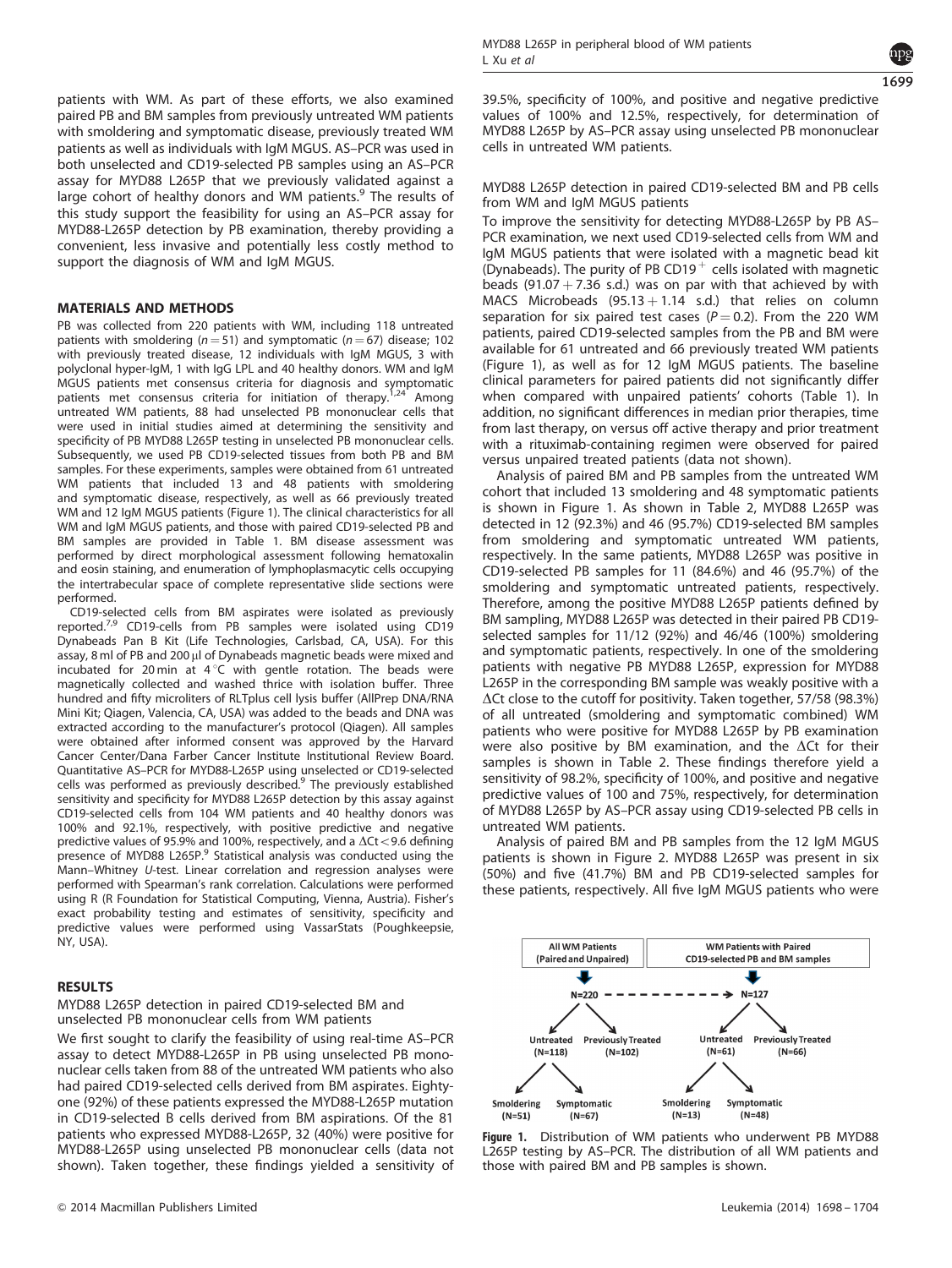<span id="page-2-0"></span>1700

| Table 1.<br>Baseline characteristics of patients with WM and IqM MGUS |     |         |       |           |        |          |            |        |              |              |          |          |          |
|-----------------------------------------------------------------------|-----|---------|-------|-----------|--------|----------|------------|--------|--------------|--------------|----------|----------|----------|
|                                                                       | N   | Gender  | Age   | <b>BM</b> | WBC    | HGB      | <b>HCT</b> | PLT    | <b>ANEUT</b> | <b>ALYMP</b> | lgG      | IgA      | IgM      |
| All patients                                                          |     |         |       |           |        |          |            |        |              |              |          |          |          |
| IgM MGUS                                                              | 12  | 6M/6F   | 62.5  | 0         | 5.45   | 13.35    | 38.35      | 248.5  | 3.78         | 1.25         | 937      | 139.5    | 437      |
| Smoldering WM                                                         | 51  | 31M/20F | 61    | 20        | 7.2    | 13       | 38         | 247    | 4.43         | 1.78         | 658.5    | 72       | 1900     |
| Symptomatic WM                                                        | 67  | 33M/34F | 60    | 50        | 6      | 11.4     | 33         | 247    | 3.53         | 1.7          | 639.5    | 52       | 3320     |
| <b>Treated WM</b>                                                     | 102 | 72M/30F | 57.5  | 40        | 5.3    | 11.8     | 34.8       | 205    | 3.175        | 1.04         | 402      | 27       | 1700     |
| ANOVA P-value                                                         |     |         | 0.611 | < 0.0001  | 0.0006 | < 0.0001 | < 0.0001   | 0.0282 | 0.0016       | 0.225        | < 0.0001 | < 0.0001 | < 0.0001 |
| Paired patients                                                       |     |         |       |           |        |          |            |        |              |              |          |          |          |
| laM MGUS                                                              | 12  | 6M/6F   | 62.5  | 0         | 5.45   | 13.35    | 38.35      | 248.5  | 3.78         | 1.25         | 937      | 139.5    | 437      |
| Smoldering WM                                                         | 13  | 9M/4F   | 63    | 15        | 6.9    | 12.4     | 37.1       | 208    | 3.655        | 1.89         | 651      | 81       | 1240     |
| Symptomatic WM                                                        | 48  | 24M/24F | 58.5  | 50        | 6.3    | 11.45    | 33         | 253    | 3.71         | 1.73         | 610      | 53       | 3285     |
| Treated WM                                                            | 66  | 49M/17F | 56    | 32.5      | 5.35   | 11.95    | 35         | 216    | 2.97         | 1.035        | 353.5    | 26       | 1540     |
| ANOVA P-value                                                         |     |         | 0.213 | < 0.0001  | 0.0513 | 0.0006   | 0.0015     | 0.0456 | 0.126        | < 0.0001     | 0.0062   | < 0.0001 | 0.0007   |

Abbreviations: ALYMP, absolute lymphocyte count; ANEUT, absolute neutrophil count; ANOVA, analysis of variance; BM, bone marrow; F, female; HCT, hematocrit; HGB, hemoglobin; M, male; MGUS, monoclonal gammopathy of unknown significance; PB, peripheral blood; PLT, platelets; WBC, white blood cell; WM, Waldenstrom's Macroglobulinemia. Median values provided. P-values denote significance by ANOVA for comparisons within WM and IgM MGUS cohorts for all patients, and for BM- and PB-paired patients.

| and healthy donors                                                                                                                        |                                                         |                                                                                                           | Table 2. Detection of MYD88 L265P in bone marrow and peripheral blood samples from WM, IgM MGUS, other B-cell lymphoproliferative disorders, |                                                                                                  |  |  |  |  |
|-------------------------------------------------------------------------------------------------------------------------------------------|---------------------------------------------------------|-----------------------------------------------------------------------------------------------------------|----------------------------------------------------------------------------------------------------------------------------------------------|--------------------------------------------------------------------------------------------------|--|--|--|--|
| Α                                                                                                                                         |                                                         |                                                                                                           |                                                                                                                                              |                                                                                                  |  |  |  |  |
| Paired patients                                                                                                                           |                                                         | MYD88 L265P positive                                                                                      |                                                                                                                                              |                                                                                                  |  |  |  |  |
|                                                                                                                                           | N                                                       | ВM                                                                                                        | PB                                                                                                                                           | % Of patients<br>positive by PB with<br>positive BM                                              |  |  |  |  |
| Untreated (all)<br>Smoldering<br>Symptomatic<br>Previously treated (all)<br>IgM MGUS                                                      | 61<br>13<br>48<br>66<br>12                              | 58 (95.1%)<br>12 (92.3%)<br>46 (95.8%)<br>61 (92.4%)<br>6 (50%)                                           | 57 (93.4%)<br>11 (84.6%)<br>46 (95.8%)<br>45 (68.2%)<br>5(41.7%)                                                                             | 98.20%<br>91.60%<br>100%<br>73.70%<br>83.30%                                                     |  |  |  |  |
| B                                                                                                                                         |                                                         |                                                                                                           |                                                                                                                                              |                                                                                                  |  |  |  |  |
| Paired patients                                                                                                                           |                                                         | MYD88 L265P ACt for positive patients (median and ranges)                                                 |                                                                                                                                              |                                                                                                  |  |  |  |  |
|                                                                                                                                           | N                                                       | BM                                                                                                        | N                                                                                                                                            | PB                                                                                               |  |  |  |  |
| Untreated (all)<br>Smoldering<br>Symptomatic<br>Previously treated (all)<br>IgM MGUS                                                      | 58<br>12<br>46<br>61<br>6                               | $2.06(0.21 - 8.10)$<br>3.00 (1.23-8.09)<br>$1.99(0.21 - 8.10)$<br>2.32 (0.54-9.32)<br>$6.29(2.89 - 8.30)$ | 57<br>11<br>46<br>45<br>5                                                                                                                    | 3.27 (1.39-9.27)<br>4.75 (1.67-7.38)<br>2.91 (1.39-9.27)<br>4.68 (0.92-9.24)<br>7.96 (3.12-9.02) |  |  |  |  |
| C                                                                                                                                         |                                                         |                                                                                                           |                                                                                                                                              |                                                                                                  |  |  |  |  |
| All patients                                                                                                                              |                                                         |                                                                                                           | MYD88 L265P positive                                                                                                                         |                                                                                                  |  |  |  |  |
|                                                                                                                                           | N                                                       | PB                                                                                                        | Median and range for PB MYD88 L265P ∆Ct for positive patients                                                                                |                                                                                                  |  |  |  |  |
| Untreated (all)<br>Smoldering<br>Symptomatic<br>Previously treated (all)<br>IgM MGUS<br>Polyclonal hyper-IgM<br>IgG LPL<br>Healthy donors | 118<br>51<br>67<br>102<br>12<br>3<br>$\mathbf{1}$<br>40 | 114 (96.6%)<br>49 (96.1%)<br>65 (97.0%)<br>63 (61.8%)<br>5 (41.7%)<br>$0(0\%)$<br>1 (100%)<br>$0(0\%)$    | 3.58 (1.27-9.27)<br>4.46 (1.63-8.95)<br>3.08 (1.27-9.27)<br>4.99 (0.92-9.34)<br>7.96 (3.12-9.02)<br><b>NA</b><br>2.47 (NA)<br><b>NA</b>      |                                                                                                  |  |  |  |  |

Abbreviations: BM, bone marrow; LPL, lymphoplasmacytic lymphoma; MGUS, monoclonal gammopathy of unknown significance; NA, not applicable; PB, peripheral blood; WM, Waldenstrom's Macroglobulinemia. Denotes results for patients with paired BM and PB samples (A, B) and from all patients including those with and without paired BM and PB samples (C).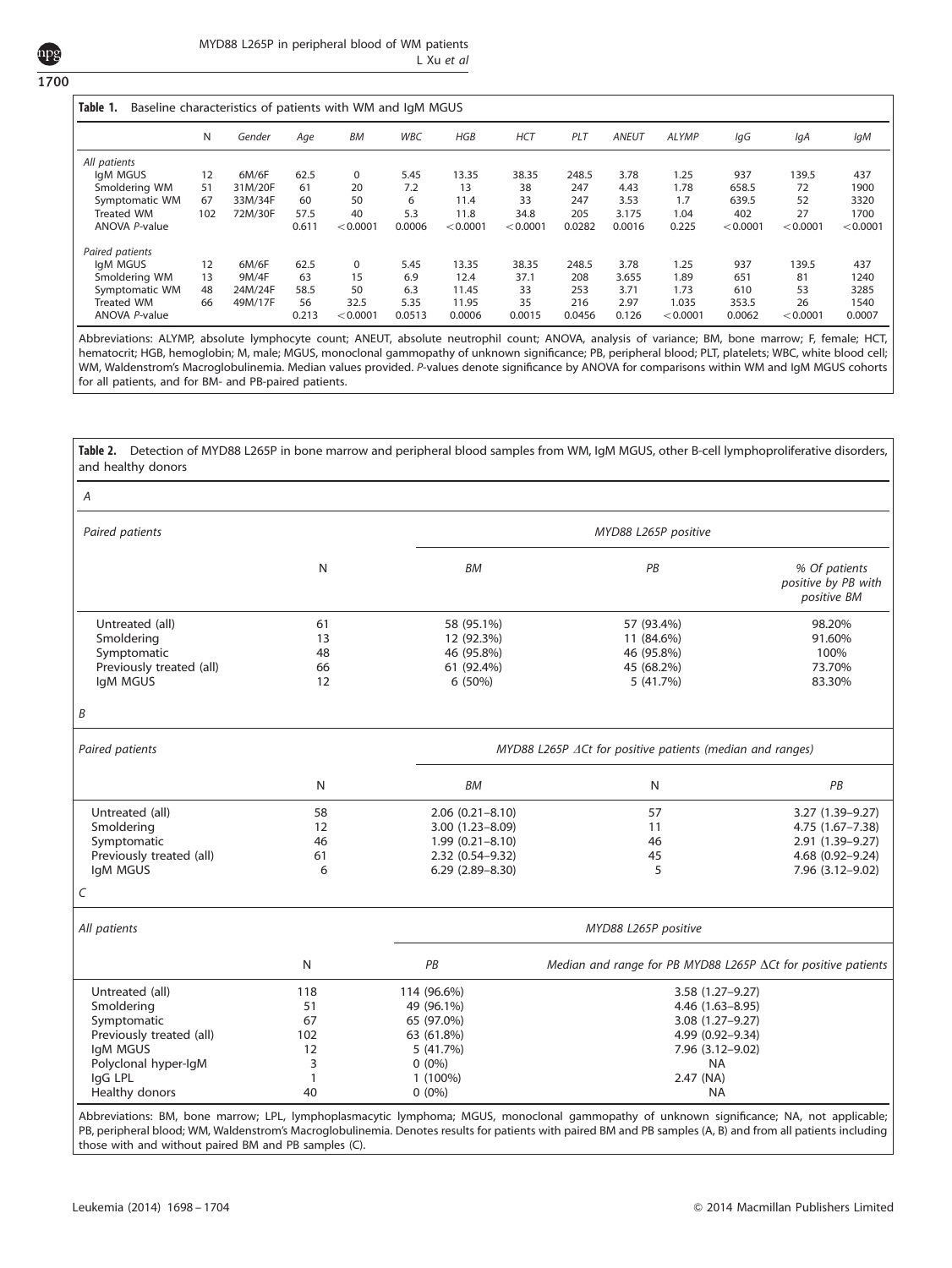<span id="page-3-0"></span>positive for MYD88 L265P by PB examination also expressed this mutation by BM examination; therefore, MYD88 L265P was detected in PB samples from five out of six (83.3%) individuals who were positive by BM examination, and the  $\Delta$ Ct for their samples is reported in [Table 2](#page-2-0). In one of the IgM MGUS patient with negative PB but positive BM results, MYD88 L265P expression in the corresponding BM sample was weakly positive with a  $\Delta$ Ct close to the cutoff for positivity. In comparison with untreated WM patients, fewer IgM MGUS patients were MYD88 L265P positive by either BM or PB examination ( $P < 0.0001$ ).

We next performed an analysis of paired BM and PB samples from 66 previously treated WM patients (Figure 2) that included 44 patients off therapy and 22 on continued active therapy including ibrutinib ( $n = 11$ ), everolimus ( $n = 5$ ), rituximab-based maintenance ( $n = 5$ ) and chlorambucil ( $n = 1$ ). Analysis of CD19-selected BM samples from these patients showed expression of MYD88 L265P in 61/66 (92.4%) and 45/66 (68.2%) BM and PB CD19 selected samples, respectively [\(Table 2](#page-2-0)). There was no significant difference in presence of MYD88 L265P in either BM or PB samples based on 'off' versus 'on continued active' treatment status, time from prior therapy, number of prior therapies, including prior rituximab treatment. All 45 previously treated WM patients who were positive for MYD88 L265P by PB examination also expressed this mutation in their BM samples. Therefore, MYD88 L265P was detected in the PB from 45 of the 61 (73.7%) patients who tested positive in their BM, and the  $\Delta$ Ct for their samples is reported in [Table 2.](#page-2-0) These findings therefore yield a sensitivity of 73.7%, specificity of 100%, and positive and negative predictive values of 100% and 23.8%, respectively, for PB MYD88 L265P testing using CD19-selected cells in previously treated WM patients. Finally, we correlated PB MYD88 L265P status with disease-related manifestations in the 66 previously treated WM patients with paired



samples. Patients with absence of PB MYD88 L265P but who were positive by BM examination showed lower BM disease burden  $(P = 0.001)$  and serum IgM levels  $(P = 0.019)$ , as well as higher hemoglobin levels ( $P = 0.004$ ) versus those patients who were positive for MYD88 L265P in both their PB and BM samples.

#### MYD88 L265P in CD19-selected PB cells from WM, IgM MGUS, other B-cell disorder patients and healthy donors

Having established parameters for sensitivity and specificity of PB MYD88 L265P testing in paired patients, we next analyzed CD19 selected PB cells using magnetic beads from all patients (paired and unpaired) from cohorts that included 118 untreated WM, 102 previously treated WM, 12 IgM MGUS, 3 hyper-IGM and 1 IgG LPL patients, and 40 healthy donors (Figure 3). The median PB MYD88 L265P  $\Delta$ Ct for all patients regardless of their MYD88 L265P status was 3.77, 7.24, 2.47, 10.89, 12.33 and 14.07 for patients with untreated WM, previously treated WM, IgG LPL (for one patient), IgM MGUS, hyper-IgM syndrome and healthy donors, respectively  $(P<0.0001$  by analysis of variance). Among untreated WM patients, the median PB MYD88 L265P  $\Delta$ Ct was 4.55 and 3.27 for all smoldering and symptomatic patients, respectively  $(P = 0.098)$ .

Using a  $\Delta$ Ct of 9.6, 114/118 (96.6%) untreated WM patients, including 49/51 (96.1%) smoldering and 65/67 (97.0%) symptomatic patients were positive for MYD88 L265P, and the  $\Delta$ Ct for these patients is shown in [Table 2](#page-2-0). MYD88 L265P was also detected in CD19-selected PB cells from previously treated WM patients, although a lower fraction of patients, that is, 63/102 (61.8%) demonstrated positivity ( $P < 0.0001$ ) and a higher  $\Delta$ Ct  $(P = 0.0073)$  for these patients was observed versus untreated WM patients who were positive for PB MYD88 L265P ([Table 2](#page-2-0)). MYD88



Figure 2. Real-time AS–PCR results for paired BM and PB MYD88 L265P in patients with WM and IgM MGUS. Violin plots representing AS–PCR differences in cycle threshold ( $\Delta$ Ct). The span of gray area for each cohort represents the kernel density estimation of the sample distribution and highlights the bimodal nature of the data. Box plots with interquartile ranges are shown in black with an overlay of the individual data points. Paired PM and PB samples evaluated were from patients with IgM MGUS ( $n = 12$ ); smoldering WM ( $n = 13$ ); symptomatic WM ( $n = 48$ ); and previously treated WM ( $n = 66$ ). The light gray bar represents the distance between the highest positive and lowest negative  $\Delta$ Ct values.



Figure 3. Real-time AS–PCR results for PB MYD88 L265P in all (paired and nonpaired) patients with WM, IgM MGUS, other B-cell disorders and healthy donors. Violin plots representing AS–PCR differences in cycle threshold ( $\Delta$ Ct). The span of gray area for each cohort represents the kernel density estimation of the sample distribution and highlights the bimodal nature of the data. Box plots with interquartile ranges are shown in black with an overlay of the individual data points. Samples evaluated were from healthy donors ( $n = 40$ ) or patients with polyclonal hyper-IgM ( $n = 3$ ); IgM MGUS ( $n = 12$ ); smoldering WM ( $n = 51$ ); symptomatic WM ( $n = 67$ ); previously treated WM ( $n = 102$ ); and IgG LPL  $(n = 1)$ . The light gray bar represents the distance between the highest positive and lowest negative  $\Delta$ Ct values.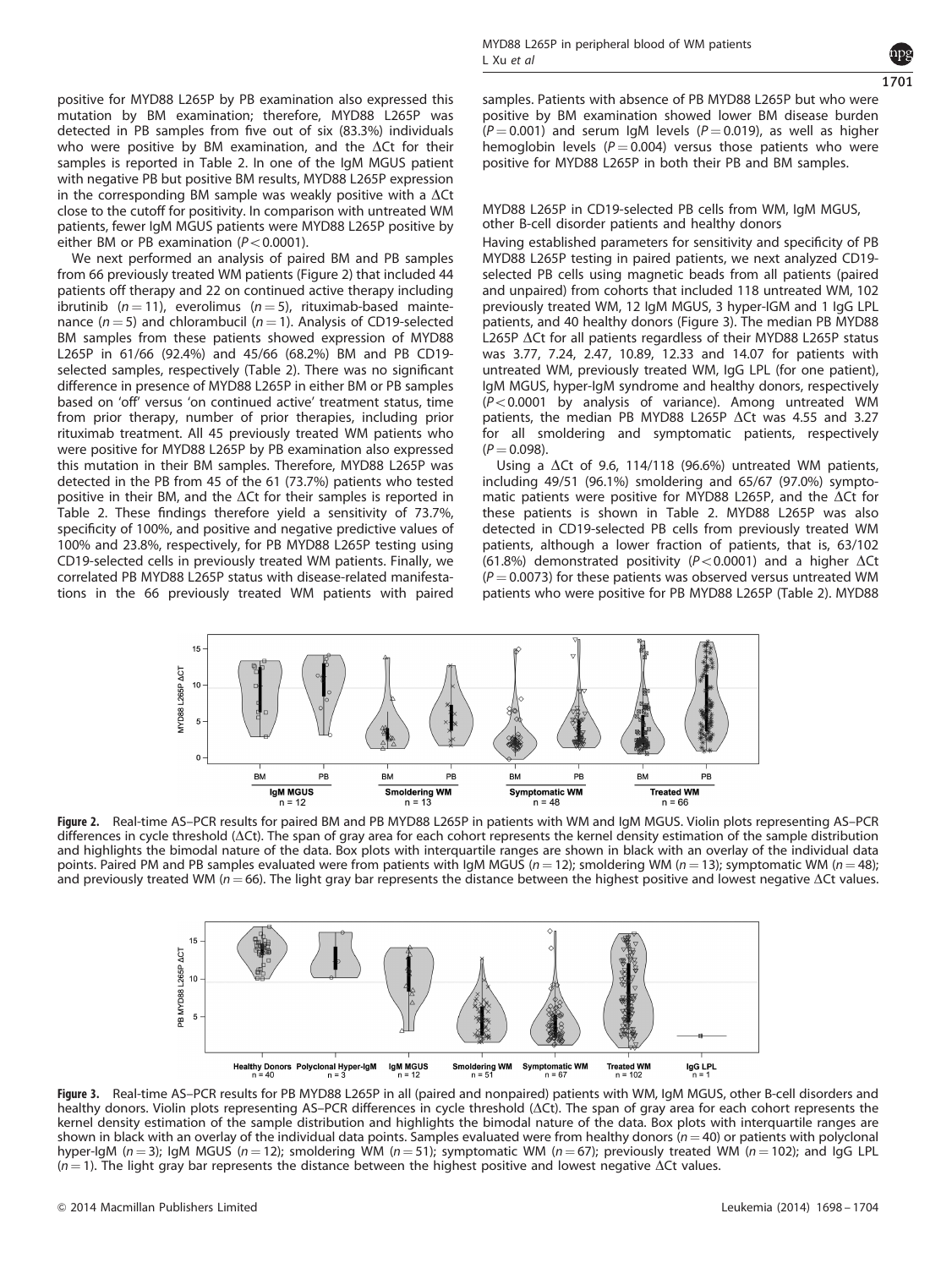1702

L265P was also positive in a lower fraction of IgM MGUS patients, that is, 5/12 (41.7%;  $P < 0.0001$ ) who had a significantly higher  $\Delta$ Ct  $(P = 0.0073)$  versus untreated WM patients  $(P = 0.046)$ . No difference in  $\Delta$ Ct for MYD88 L265P was observed between positive IgM MGUS and previously treated WM patients  $(P = 0.124)$ . PB MYD88 L265P was also detected in one untreated IgG LPL patient. All 3 hyper-IgM syndrome patients and 40 healthy donors were negative for MYD88 L265P by AS–PCR examination of PB CD19-selected cells [\(Table 2](#page-2-0)).

#### PB MYD88 L265P  $\Delta$ Ct correlates with BM disease burden, serum IgM and hemoglobin levels

We next sought to clarify whether PB MYD88 L265P  $\Delta$ Ct correlated with important disease parameters in WM. Among all 139 paired IgM MGUS and WM patients, PB MYD88 L265P  $\Delta$ Ct correlated to BM MYD88 L265P  $\Delta$ Ct (r = 0.835; P < 0.0001), BM disease burden assessed by histological determination of intertrabecular space involvement by lymphoplasmacytic cells  $(r = -0.4398;$  $P < 0.0001$ ), as well as more moderately with serum IgM  $(r = -0.3173; P = 0.0001)$  and hemoglobin  $(r = 0.3343; P = 0.0001)$  $P < 0.0001$ ) levels. Among all 232 IgM MGUS and WM patients, PB MYD88 L265P  $\Delta$ Ct moderately correlated to BM disease burden assessed by histological determination of intertrabecular space involvement by lymphoplasmacytic cells  $(r = -0.3553;$  $P\!<\!0.0001$ ), serum IgM ( $r\!=\,-\,0.3262$ ;  $P\!<\!0.0001$ ) and hemoglobin  $(r = 0.3005; P < 0.0001)$  levels.

As serum IgM is typically used to monitor IgM MGUS and WM patients for changes in underlying BM disease burden, we next compared the relative strengths of correlation for serum IgM levels and PB MYD88 L265P  $\Delta$ Ct with underlying BM disease burden in all 232 IgM MGUS and WM patients by performing a Fisher's r–z transformation test to assess the significance of the difference between their respective correlations. Both serum IgM  $(r = 0.3503; P < 0.0001)$  and PB MYD88 L265P  $\Delta$ Ct  $(r = -0.3553;$  $P < 0.0001$ ) demonstrated similar strengths of correlation to underlying BM disease involvement, and were not significantly different ( $P = 0.8887$ ) by Fisher's r-z transformation testing.

PB MYD88 L265P  $\Delta$ Ct may help distinguish WM from IgM MGUS patients

As both IgM MGUS and WM patients express the MYD88 L265P mutation by PB AS-PCR examination, and as PB MYD88 L265P  $\Delta$ Ct strongly correlated with underlying BM disease involvement, we next sought to determine whether  $\Delta$ Ct could discriminate IgM MGUS from untreated WM patients who were positive for PB MYD88 L265P. One hundred and fourteen untreated WM patients, including 49 smoldering and 65 symptomatic patients, and 5 IgM MGUS patients were included in this analysis, all of whom were positive for PB MYD88 L265P [\(Table 2\)](#page-2-0). This analysis included both paired and unpaired patients. Of these 119 patients, 101 (84.8%) with a PB MYD88 L265P  $\Delta$ Ct of 6.5 or lower had the diagnosis of WM. This included 40/49 (81.6%) smoldering and 60/65 (92.3%) symptomatic untreated WM patients. In contrast, four of the five patients with IgM MGUS had a PB MYD88 L265P  $\Delta$ Ct greater than 6.5 ( $P = 0.0034$ ). One IgM MGUS patient with a PB MYD88 L265P  $\Delta$ Ct of 3.12 was also strongly positive in the BM for MYD88 L265P with a  $\Delta$ Ct of 2.89 and subsequently progressed to WM.

#### **DISCUSSION**

The high prevalence of MYD88 L265P in LPC from BM samples of IgM MGUS and WM patients prompted us to examine whether PB cells could be used as a source for demonstrating presence of this somatic mutation. We used a highly sensitive and specific AS–PCR assay that we previously established for determining MYD88<br>L265P status in BM CD1[9](#page-5-0)-selected cells.<sup>9</sup> We first examined unselected PB cells from untreated WM patients. The low sensitivity (39.5%) for detecting MYD88 L265P by this method prompted us to examine the use of CD19-selected PB cells using magnetic bead isolation for AS–PCR testing. Magnetic beads represent a convenient and affordable means for CD19 selection, which may be easily adopted for use in clinical pathology laboratories where flow-based sorting is time and cost prohibitive. Using PB CD19-selected cells for AS–PCR testing, we demonstrated that PB MYD88 L265P testing was associated with high rates of sensitivity (98.1%) and specificity (100%) in untreated WM patients. These findings contributed to high positive and negative predictor values for determining MYD88 L265P status in untreated WM and IgM MGUS patients, although a few patients who were negative by examination of PB CD19-selected cells were positive by BM examination. These findings suggest that for the vast majority of untreated WM (98%) and IgM MGUS (83%) patients, AS–PCR examination of CD19-selected PB samples should be able to determine MYD88 L265P status. Although in some patients whose findings are negative, a BM biopsy could be considered for establishing mutation status. In contrast to the high sensitivity for PB MYD88 L265P testing observed in untreated patients, MYD88 L265P detection in previously treated patients was associated with a lower sensitivity of 73.7% and a negative predictive value of 23.8%. The specificity (100%) and positive predictive value (100%) in previously treated patients still remained high and coincided with values observed in untreated patients. These findings would affirm that while MYD88 L265P is likely to be detected by AS–PCR in most (74%) previously treated patients in whom the mutation is present, absence of its recognition by PB CD19-selected examination should not reflect a negative finding and a BM examination should be considered in these patients to establish mutation status. By use of AS–PCR, most untreated (96.6%) and previously treated (61.8%) WM patients, and many IgM MGUS (41.7%) patients were positive for MYD88 L265P by PB examination in these studies. It is also interesting that one IgG LPL patient was also positive by PB examination. In our previous studies, three of three non-IgM LPL patients were MYD88 L265P positive by BM examination. Further testing of this uncommon patient population will be needed to fully clarify the utility of PB examination for determining MYD88 L265P status.

The above findings suggest that PB AS–PCR testing for MYD88 L265P may in the appropriate clinical context be used to establish the diagnosis of WM. Appropriate clinical context could include demonstration of cytopenias in the absence of other medical etiologies, and/or presence of morbidities attributable to WM such as hyperviscosity, adenopathy or splenomegaly in the presence of elevated serum IgM levels and the presence of an IgM monoclonal protein. Use of PB MYD88 L265P  $\Delta$ Ct could also help distinguish WM from IgM MGUS patients who are typically asymptomatic, have low serum IgM levels and lack cytopenias and/or extramedullary disease. Further studies with larger numbers of IgM MGUS patients will invariably be needed to confirm these findings and help establish PB MYD88 L265P  $\Delta$ Ct cutoffs that might distinguish WM from IgM MGUS patients. In patients who are negative by PB AS–PCR testing for MYD88 L265P, a BM biopsy may then be considered in order to clarify the underlying diagnosis. Similar molecular-based testing has obviated the need for routine BM examination in patients with other hematological conditions including chronic myelogenous leukemia (BCR-ABL), polycythemia vera (JAK2 V617F) and hairy<br>cell leukemia (BRAF V600E).<sup>[25–27](#page-6-0)</sup> The use of PB MYD88 L265P testing for establishing the diagnosis of WM could potentially save time, reduce costs and alleviate pain and patient anxiety associated with a BM biopsy.

It is interesting that the absence of PB MYD88 L265P expression in previously treated patients was associated with lower but detectable levels of BM disease burden. From a biological point of view, the absence of PB circulating disease in these patients is intriguing and consistent with prior studies that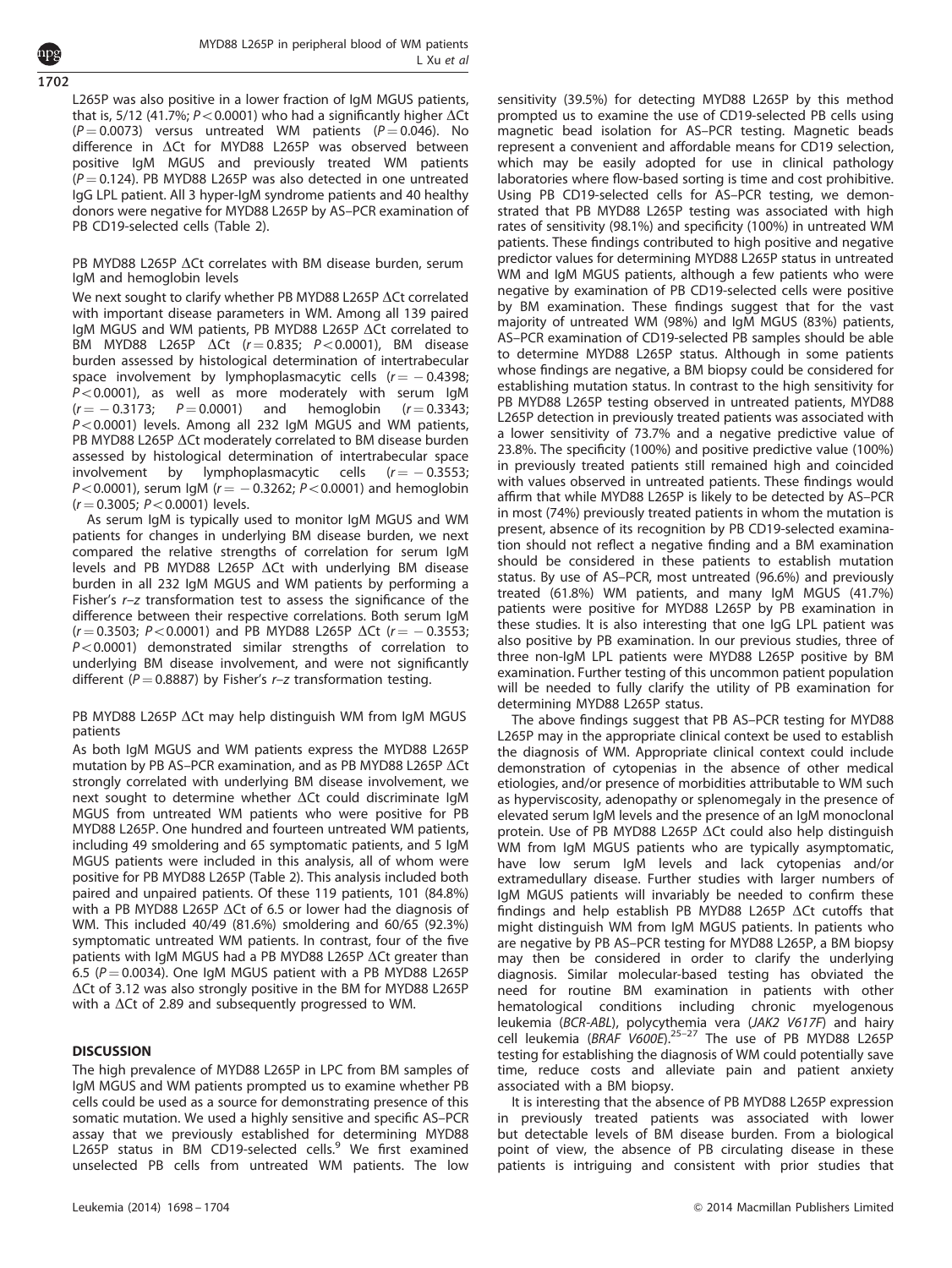1703

<span id="page-5-0"></span>showed decreased circulating disease in responding patients.<sup>4,5</sup> These findings may be indicative of tumor cell sparing in BM relative to the peripheral circulation that may be afforded by a protective microenvironment.<sup>[28,29](#page-6-0)</sup> The application of PB MYD88 L265P testing, including serial assessment of MYD88 L265P  $\Delta$ Ct values in patients undergoing therapy could be useful in assessing not only treatment response but also the differential impact of various treatments on PB and BM compartments. The use of BM MYD88 L265P  $\Delta$ Ct to assess changes in BM tumor burden following therapy has previously been demonstrated by us and others, <sup>9,13</sup> and the high degree of correlation between PB and BM MYD88 L265P  $\Delta$ Ct as shown in these studies supports the investigation of PB MYD88 L265P  $\Delta$ Ct in prospective therapeutic trials.

The recognition that serum IgM and PB MYD88 L265P  $\Delta$ Ct values showed similar strengths of correlation with underlying disease burden is also noteworthy. Frequent discordance between serum IgM and underlying BM disease has frequently been reported with agents used in the treatment of WM including rituximab, bortezomib, everolimus and ibrutinib.3,23,30,31 Rituximab induces an IgM flare in about half of WM patients, which is more pronounced with concurrent administration of an immunomodulatory agent. $3$  Increased serum IgM can be mistaken for disease progression leading to change in drug therapy. Conversely, bortezomib, everolimus and ibrutinib can block IgM secretion out of proportion to tumor load, thereby lending to underestimations of post-treatment disease burden, and in some instances missing WM disease progression. $3,23,30,31$  The use of PB MYD88 L265P  $\Delta$ Ct to estimate underlying disease burden in patients undergoing treatments that differentially affect serum IgM levels could help guide clinical management and avoid repetition of BM biopsies to clarify IgM discordance as is the current standard of care.<sup>[32](#page-6-0)</sup> Prospective studies are therefore warranted to help validate the use of PB MYD88 L265P  $\Delta$ Ct in monitoring disease response, particularly with therapies affected by IgM discordance.

In summary, we demonstrate the feasibility of detecting MYD88 L265P by use of PB AS–PCR testing, with high rates of sensitivity and specificity particularly for untreated WM and IgM MGUS patients. In the appropriate clinical context, and supported by PB MYD88 L265P  $\Delta$ Ct, the use of PB MYD88 L265P testing may help provide a convenient, noninvasive and inexpensive method to establish the diagnosis of WM, and follow changes in underlying disease burden.

#### CONFLICT OF INTEREST

The authors declare no conflict of interest.

#### ACKNOWLEDGEMENTS

We acknowledge the generous support of the Peter and Helen Bing Foundation, the Coyote Fund for WM, the International Waldenstrom's Macroglobulinemia Foundation, the Waldenstrom's Cancer Fund, the Bailey Family Fund for WM, the D'Amato Family Fund for Genomic Discovery, the Edward and Linda Nelson Fund for WM Research, the Bauman Family Trust, the Tannenhauser Family Foundation and the WM patients who provided their samples in support of these studies.

#### AUTHOR CONTRIBUTIONS

LX and SPT conceived and designed the experiments, and wrote the manuscript. LX, ZRH and SPT performed the data analysis. LX, YC, XL and JC procured and/or prepared samples, and LX designed and performed PCR-based sequencing studies. LX, GY, YC and XL performed validation studies. SPT, CJP, SK and CT provided patient care, obtained consent and samples. RJM collected patient data. NL and MK provided input for development and validation of AS–PCR assay.

#### **REFERENCES**

- 1 Owen RG, Treon SP, Al-Katib A, Fonseca R, Greipp PR, McMaster ML et al. Clinicopathological definition of Waldenstrom's macroglobulinemia: consensus panel recommendations from the Second International Workshop on Waldenstrom's Macroglobulinemia. Semin Oncol 2003; 30: 110–115.
- 2 Swerdlow S, Campo E, Harris NL, Jaffe ES, Pileri SA, Stein H et al. (eds). World Health Organization Classification of Tumours of Haematopoietic and Lymphoid Tissues. 4th edn. IARC Press: Lyon, France, 2008.
- 3 Treon SP. How I treat Waldenström macroglobulinemia. Blood 200917 114: 2375–2385.
- 4 Smith BR, Robert NJ, Ault KA. In Waldenstrom's macroglobulinemia the quantity of detectable circulating monoclonal B lymphocytes correlates with clinical course. Blood 1983; 61: 911–914.
- 5 Kriangkum J, Taylor BJ, Treon SP, Mant MJ, Belch AR, Pilarski LM. Clonotypic IgM V/D/J sequence analysis in Waldenstrom macroglobulinemia suggests an unusual B-cell origin and an expansion of polyclonal B cells in peripheral blood. Blood 2004; 104: 2134–2142.
- 6 Ngo VN, Young RM, Schmitz R, Jhavar S, Xiao W, Lim KH et al. Oncogenically active MYD88 mutations in human lymphoma. Nature 2011; 3470: 115–119.
- 7 Treon SP, Xu L, Yang G, Zhou Y, Liu X, Cao Y et al. MYD88 L265P somatic mutation in Waldenstrom's macroglobulinemia. N Engl J Med 2012; 367: 826-833.
- 8 Treon SP, Hunter ZR. MYD88 L265P Somatic Mutation in IgM MGUS. N Engl J Med 2012; 367: 2256–2257.
- 9 Xu L, Hunter ZR, Yang G, Zhou Y, Cao Y, Liu X et al. MYD88 L265P in Waldenstrom macroglobulinemia, immunoglobulin M monoclonal gammopathy, and other B-cell lymphoproliferative disorders using conventional and quantitative allelespecific polymerase chain reaction. Blood 2013; 121: 2051–2058.
- 10 Landgren O, Staudt L. MYD88 L265P somatic mutation in IgM MGUS. N Engl J Med 2012; 367: 2255–2256.
- 11 Gachard N, Parrens M, Soubeyran I, Petit B, Marfak A, Rizzo D et al. IGHV gene features and MYD88 L265P mutation separate the three marginal zone lymphoma entities and Waldenstrom macroglobulinemia/lymphoplasmacytic lymphomas. Leukemia 2013; 27: 183–189.
- 12 Varettoni M, Arcaini L, Zibellini S, Boveri E, Rattotti S, Pascutto C et al. Prevalence and clinical significance of the MYD88 (L265P) somatic mutation in Waldenstrom's macroglobulinemia and related lymphoid neoplasms. Blood 2013; 121: 2522–2528.
- 13 Jimenez C, Sebastian E, Del Carmen Chillon M, Giraldo P, Mariano Hernández J, Escalante F et al. MYD88 L265P is a marker highly characteristic of, but not restricted to, Waldenstrom's macroglobulinemia. Leukemia 2013; 27: 1722–1728.
- 14 Poulain S, Roumier C, Decambron A, Renneville A, Herbaux C, Bertrand E et al. MYD88 L265P mutation in Waldenstrom's macroglobulinemia. Blood 2013; 121: 4504–4511.
- 15 Willenbacher W, Willenbacher E, Brunner A, Manzi C. Improved accuracy of discrimination between IgM multiple myeloma and Waldenstrom macroglobulinaemia by testing for MYD88 L265P mutations. Br J Haematol 2013; 161: 902–904.
- 16 Ondrejka SL, Lin JJ, Warden DW, Durkin L, Cook JR, Hsi ED. MYD88 L265P somatic mutation: its usefulness in the differential diagnosis of bone marrow involvement by B-cell lymphoproliferative disorders. Am J Clin Pathol 2013; 140: 387–394.
- 17 Argentou N, Vassilopoulos G, Ioannou M, Germenis AE, Speletas M. Rapid detection of MYD88-L265P mutation by PCR-RFLP in B-cell lymphoproliferative disorders. Leukemia 2014; 28: 447–449.
- 18 Puente XS, Pinyol M, Ouesada V, Conde L, Ordóñez GR, Villamor N et al. Whole-genome sequencing identifies recurrent mutations in chronic lymphocytic leukaemia. Nature 2011; 475: 101–105.
- 19 Watters T, Kenny EF, O'Neill LAJ. Structure, function and regulation of the Toll/IL-1 receptor adaptor proteins. Immunol Cell Biol 2007; 85: 411–419.
- 20 Loiarro M, Gallo G, Fantò N, De Santis R, Carminati P, Ruggiero V et al. Identification of critical residues of the MYD88 death domain involved in the recruitment of downstream kinases. J Biol Chem 2009; 284: 28093–281023.
- 21 Lin SC, Lo YC, Wu H. Helical assembly in the MYD88-IRAK4-IRAK2 complex in TLR/IL-1R signaling. Nature 2010; 465: 885–891.
- 22 Yang G, Zhou Y, Liu X, Xu L, Cao Y, Manning RJ et al. A mutation in MYD88 (L265P) supports the survival of lymphoplasmacytic cells by activation of Bruton tyrosine kinase in Waldenstrom macroglobulinemia. Blood 2013; 122: 1222-1232.
- 23 Treon SP, Tripsas C, Yang G, Cao Y, Xu L, Hunter ZR et al. 2013A Prospective Multicenter Study of the Bruton's Tyrosine Kinase Inhibitor Ibrutinib In Patients With Relapsed or Refractory Waldenstrom's Macroglobulinemia. Blood 2013; 122: Abstract 251.
- 24 Kyle RA, Treon SP, Alexanian R, Barlogie B, Björkholm M, Dhodapkar M et al. Prognostic markers and criteria to initiate therapy in Waldenstrom's macroglobulinemia: consensus panel recommendations from the second international workshop on Waldenstrom's macroglobulinemia. Semin Oncol 2003; 30: 116–120.